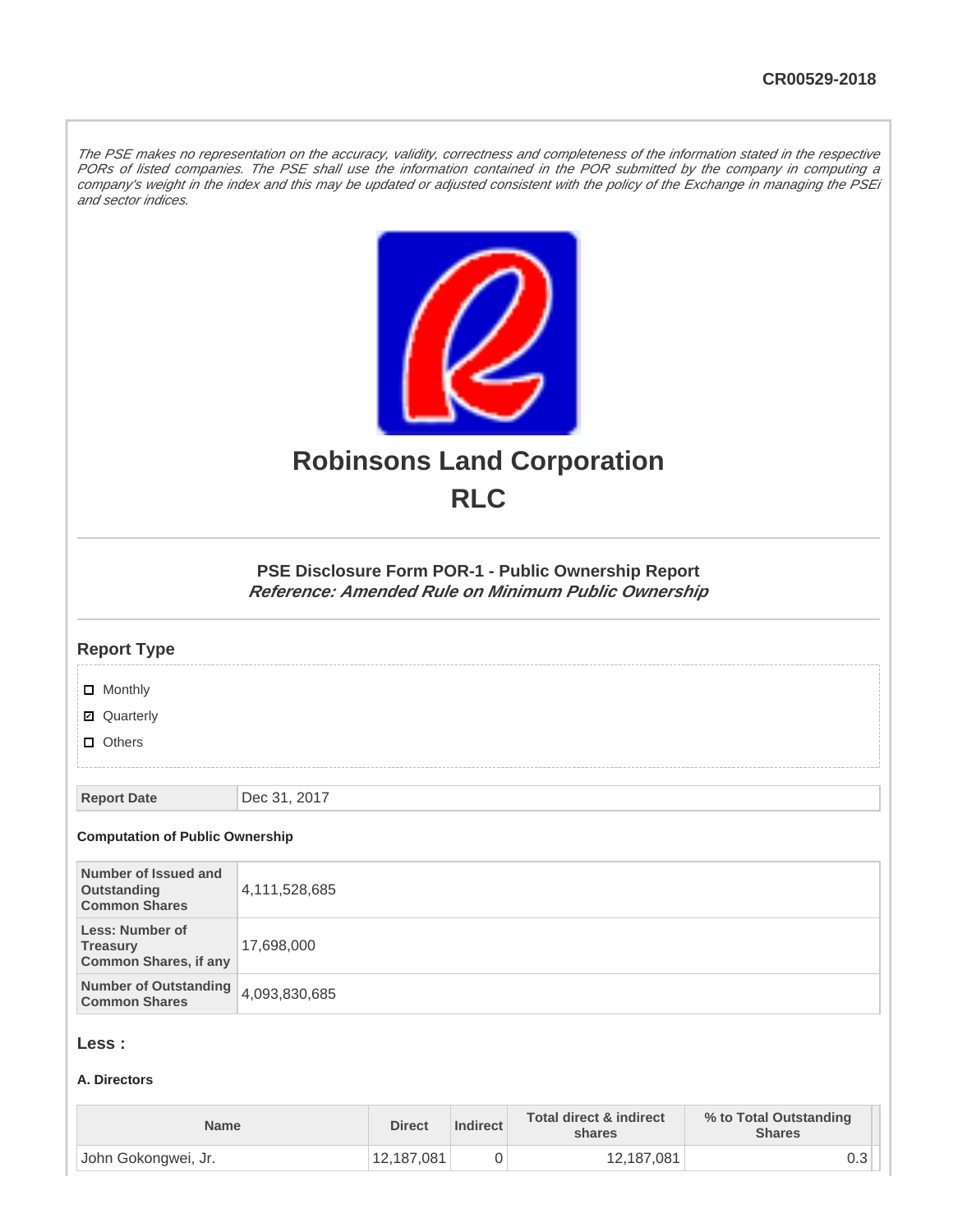| John L. Gokongwei, Jr.                        | 450,000    | $\Omega$ | 450,000    | 0.01 |
|-----------------------------------------------|------------|----------|------------|------|
| Elizabeth Y. Gokongwei &/or John<br>Gokongwei | 1,482,000  | $\Omega$ | 1,482,000  | 0.04 |
| James L. Go                                   | 1,685,994  | $\Omega$ | 1,685,994  | 0.04 |
| Lance Y. Gokongwei                            | 804,001    | $\Omega$ | 804,001    | 0.02 |
| Frederick D. Go                               | 700,001    | $\Omega$ | 700,001    | 0.02 |
| Robina Y. Gokongwei-Pe                        | 540,000    | $\Omega$ | 540,000    | 0.01 |
| Patrick Henry C. Go                           | 10,000     | $\Omega$ | 10,000     |      |
| Johnson Robert G. Go, Jr.                     |            | $\Omega$ |            |      |
| Artemio V. Panganiban                         | 25,001     | $\Omega$ | 25,001     |      |
| Roberto F. De Ocampo                          |            | $\Omega$ |            |      |
| Emmanuel C. Rojas, Jr.                        | 901        | $\Omega$ | 901        | U    |
| Omar Byron T. Mier                            |            | $\Omega$ |            |      |
|                                               | 17,884,982 | $\Omega$ | 17,884,982 | 0.44 |

### **B. Officers**

| <b>Name</b>                          | <b>Direct</b> | Indirect | Total direct & indirect shares | % to Total Outstanding Shares |
|--------------------------------------|---------------|----------|--------------------------------|-------------------------------|
| Faraday D. Go                        | 0             | 0        | 0                              | Ω                             |
| Arlene G. Magtibay                   | $\Omega$      | $\Omega$ | 0                              |                               |
| Corazon L. Ang Ley                   | $\Omega$      | 0        | 0                              | $\Omega$                      |
| Elizabeth Kristine D. Gregorio       | $\Omega$      | $\Omega$ | 0                              | 0                             |
| Henry L. Yap                         | 90,000        | 0        | 90,000                         | 0                             |
| Ma. Socorro Isabelle V. Aragon-Gobio | 0             | 0        | 0                              | Ω                             |
| Kerwin Max S. Tan                    | $\Omega$      | 0        | 0                              |                               |
| Bach Johann M. Sebastian             | $\Omega$      | 0        | 0                              | 0                             |
| Cecilia M. Pascual                   | $\Omega$      | $\Omega$ | $\Omega$                       | 0                             |
| Emmanuel G. Arce                     | $\Omega$      | $\Omega$ | 0                              | 0                             |
| Constantino C. Felipe                | $\Omega$      | 0        | 0                              | Ω                             |
| Sylvia B. Hernandez                  | $\Omega$      | $\Omega$ | 0                              |                               |
| Catalina M. Sanchez                  | $\Omega$      | 0        | $\Omega$                       | 0                             |
| Rosalinda F. Rivera                  | $\Omega$      | $\Omega$ | 0                              | O                             |
| Arlene S. Denzon                     | $\Omega$      | $\Omega$ | 0                              | O                             |
|                                      | 90,000        | 0        | 90,000                         | O                             |

# **C. Principal/Substantial Stockholders**

| <b>Name</b>              | <b>Direct</b> | Indirect | Total direct & indirect shares | % to Total Outstanding Shares |
|--------------------------|---------------|----------|--------------------------------|-------------------------------|
| JG Summit Holdings, Inc. | 2.496.114.787 |          | 2.496.114.787                  | 60.97                         |
|                          | 2.496.114.787 |          | 2,496,114,787                  | 60.97                         |

# **D. Affiliates**

| <b>Name</b> | <b>Direct</b> | <b>Indirect</b> | Total direct & indirect shares | % to Total Outstanding Shares |  |
|-------------|---------------|-----------------|--------------------------------|-------------------------------|--|
|             |               |                 |                                |                               |  |
|             |               |                 |                                |                               |  |

# **E. Government**